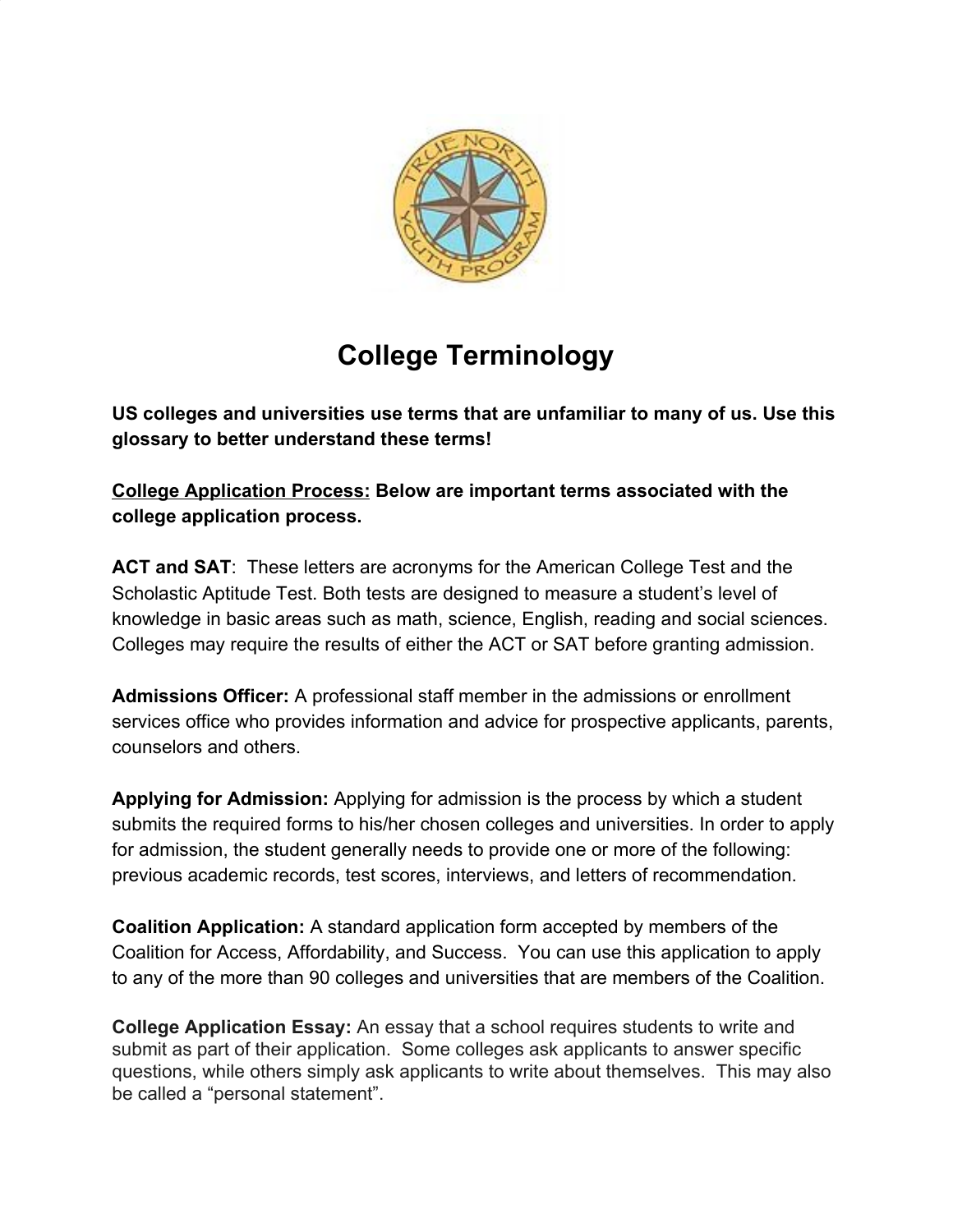**Common Application:** An application form accepted by all colleges that are members of the Common Application Association. You can submit this application to any of the 700 schools that accept it.

**Early Action vs. Early Decision:** Early decision plans are binding, a student who is accepted as an ED applicant must attend the college. Early action plans are non binding, students receive an early response to their application but do not have to commit to the college until the normal reply date of May 1.

**Letter of Recommendation (LOR):** Nearly all colleges and universities require that potential students include one or more LORs with their applications. Good sources for LORs include guidance counselors, teachers, coaches, military officers, public officials, top executives of major corporations, and officials from charitable organizations that the student has volunteered with.

**Open Admissions:** A school with an open admissions policy admits almost all high school graduates without taking grades or test scores into account.

**PSAT:** Preliminary Scholastic Assessment Test. The PSAT is usually taken in 10th or 11th grade, and is part of a student's preparation for the SAT.

**Priority Date or Deadline:** The date by which your application for college admission, student housing, or financial aid must be received to be given the strongest consideration.

**Test of English as a Foreign Language (TOEFL):** An English language proficiency examination for students whose first language is not English that is often required for admission.

**Universal College Application:** A form accepted by all colleges that are Universal College Application members. You can fill out this application and submit it to any of the 3,044 colleges that accept it.

## **Financial Aid: Below are important financial aid terms.**

**ASSET:** The Colorado ASSET law allows eligible undocumented students to pay in-state tuition and receive the College Opportunity Fund stipend at Colorado public colleges.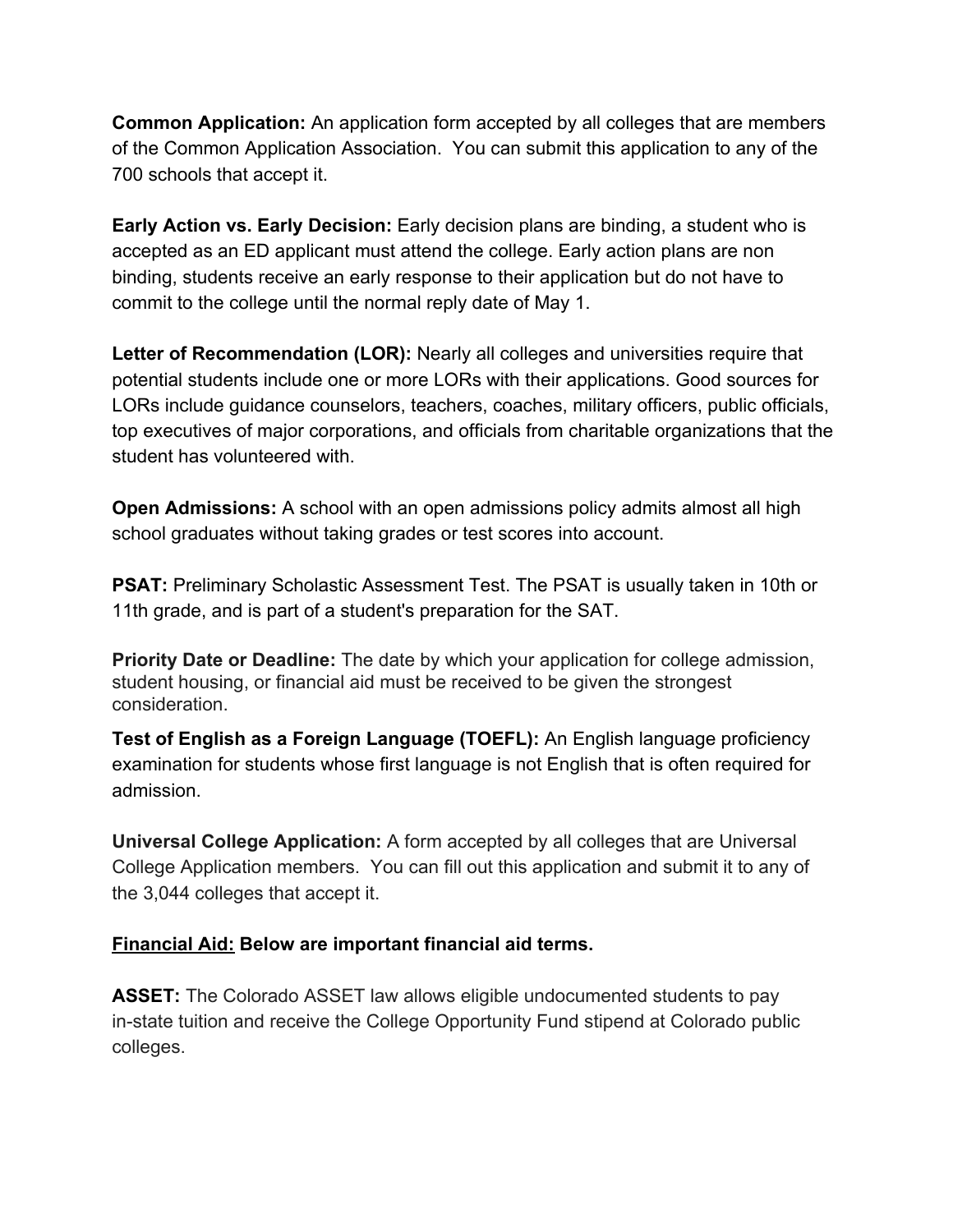**College Opportunity Fund (COF):** The [C](https://cof.college-assist.org/)ollege Opportunity Fund, created by the Colorado Legislature, provides [a](https://content.xap.com/media/31972/cof_chart_2018-19.pdf) stipend t[o eligible](https://cof.college-assist.org/Home/Faq#public-college-eligibility-requirements) undergraduate students. Eligible undergraduate students must apply, be admitted and enroll at a participating Colorado institution. Both new and continuing students are eligible for the stipend. Students who do not apply will be responsible for the full amount of in-state tuition.

**Cost of Attendance (COA):** Expenses, including tuition and fees, books and supplies, and living expenses while the student attends college. The cost of attendance is compared with the student's expected family contribution to determine the student's financial need.

**Expected Family Contribution (EFC):** The amount students and their families are expected to pay toward college costs, usually based on income and assets.

**Financial Aid:** Any grant, scholarship, loan or paid employment offered to help a student meet his or her college expenses. See "Grants", "Loans", and "Scholarships" to learn more about financial aid.

**Financial Aid Package:** The combination of scholarships, loans, grants, and work-study offered to a student who has submitted the FAFSA (see FAFSA for additional information).

**Free Application for Federal Student AID (FAFSA):** A free form that must be completed by all those who wish to be considered for federal and many forms of state financial aid.

**Grants:** A form of financial aid from a non-profit organization (such as the federal government) that you do not have to repay. Grants are often based on financial need.

**Loans:** A form of financial aid that you must repay once you graduate from college and/ or stop attending school.

**Scholarship**: A form of financial aid that you do not have to repay. You usually have to apply for scholarships. Scholarships are awarded based on your GPA, extracurricular activities, and financial situation.

**Student Aid Report:** The information you will receive approximately 2-4 weeks after your FAFSA has been processed. It will report your Expected Family Contribution (EFC).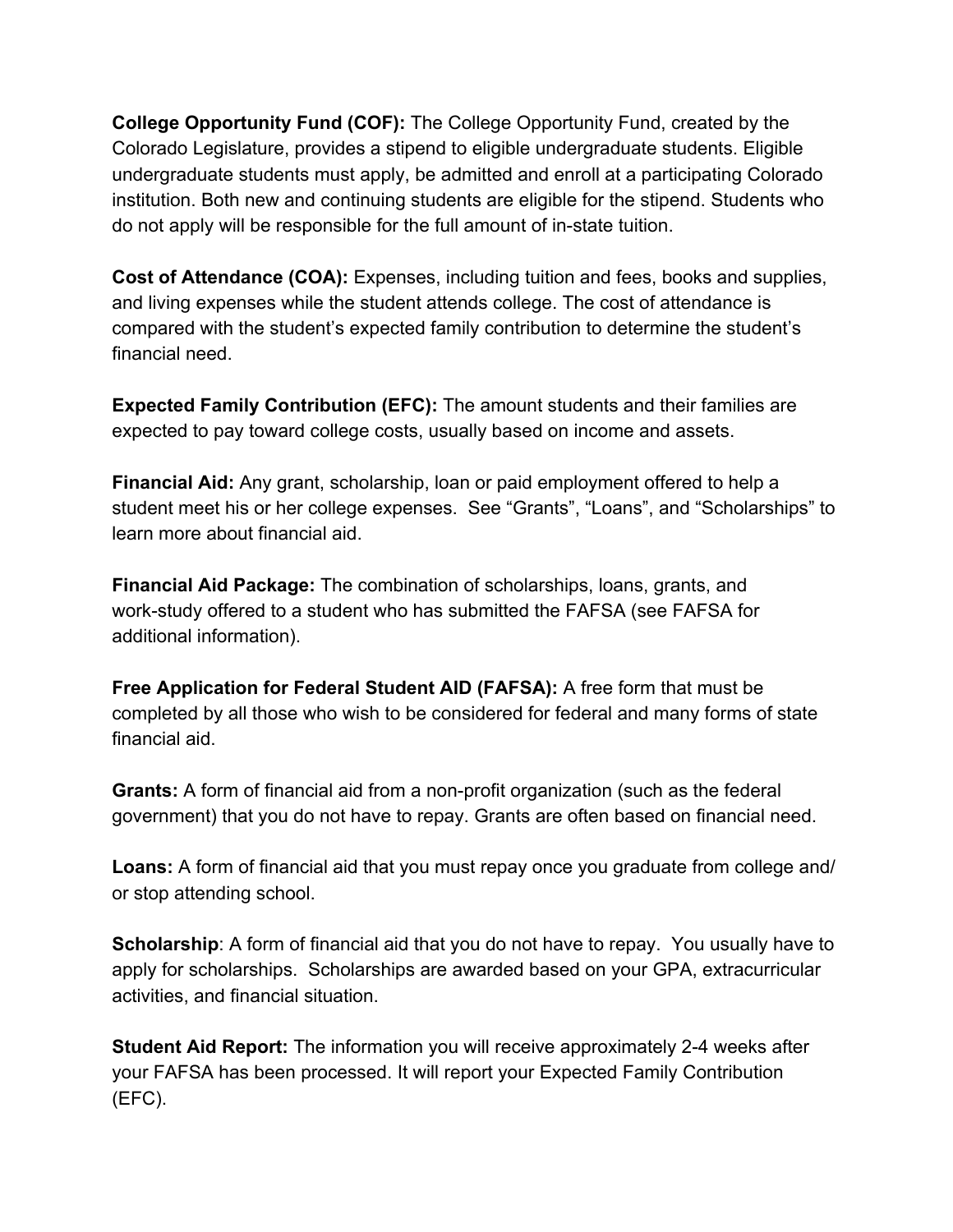**Subsidized Loan:** A loan based on financial need in which the federal government pays the interest during the time the student is in school, thereby subsidizing the loan.

**Unsubsidized Loan:** An unsubsidized loan is a federal loan for undergraduate students who need help paying for tuition and related expenses. You are also responsible for paying the interest on this loan.

**Verification:** A random selection of FAFSA forms that are selected to be verified by a college or the federal government. If you've been asked to verify your documents, you will usually need to supply tax documents and information about your family's assets.

**Work-study Jobs:** The portion of a financial aid package that a student can earn through an on-campus job. These jobs are based on need. Students usually apply for work-study jobs once they arrive on-campus.

## **Campus Types: Below are descriptions of the schools you can attend in the United States.**

**College**: A college is an institution of higher education that grants degrees and certificates.

**Community/Junior College:** A postsecondary institution that offers associate degree programs, as well as technical and vocational programs. Some also offer bachelor's degrees.

**Private university:** A university that is privately-funded. Tuition for a [private college or](https://www.universitylanguage.com/guides/private-colleges-in-the-us/) [university](https://www.universitylanguage.com/guides/private-colleges-in-the-us/) (before scholarships and grants) is the same for all students.

**Public university:** A university that is funded by the government[. Public colleges and](https://www.universitylanguage.com/guides/public-colleges-in-the-us/) [universities](https://www.universitylanguage.com/guides/public-colleges-in-the-us/) are less expensive for residents of the state where they are located.

**University:** A university is composed of undergraduate, graduate, and professional colleges and offers degrees in each.

**University Transfer Program:** Students complete the first two years of a four-year degree program at a two-year college, and then transfer to a four-year college for the last two years of the degree program.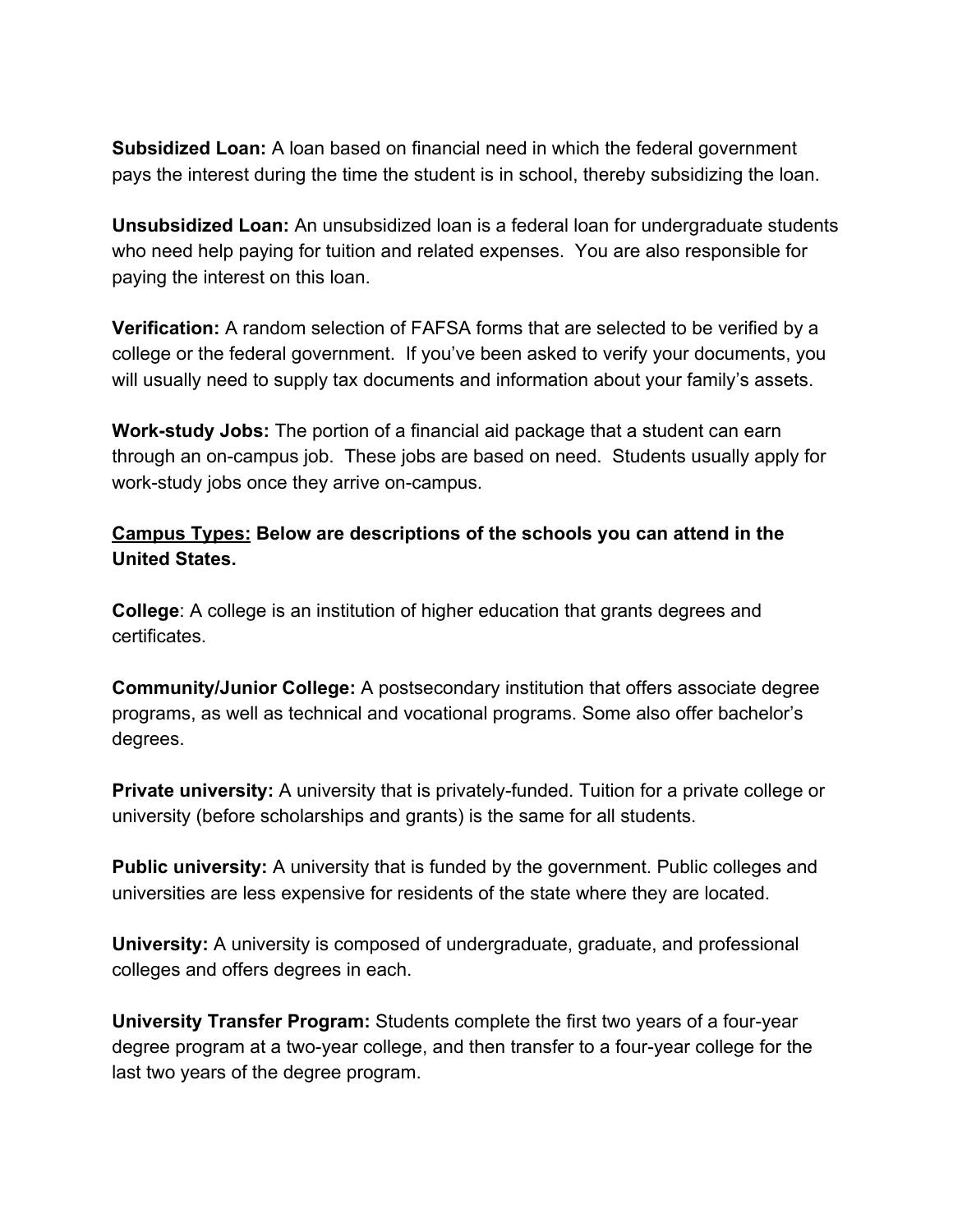**Vocational School:** Vocationals school offers programs that prepare students for specific careers, trades or vocations.

**Degree Types: Below is a list of degrees you can earn while in college. This is not an exhaustive list.**

**Degree:** A diploma or title conferred by a college, university, or professional school upon completion of a prescribed program of studies.

**Associate's Degree:** A type of degree awarded to students at community colleges, usually after completing two years of full-time study.

**Bachelor's Degree:** A type of degree awarded to students at colleges and universities, usually after completing four years of full-time study.

**Master's Degree:** A degree awarded to graduate students. The awarding of [a master's](https://www.universitylanguage.com/guides/getting-a-us-masters-degree/) [degree](https://www.universitylanguage.com/guides/getting-a-us-masters-degree/) requires at least one year of study (and often more, depending on the field) after a student earns a bachelor's degree.

**Campus Terms: Below are terms you will want to know once you arrive on campus.**

**Academic Advisor:** School official who helps choose your classes and makes sure you are taking the right courses to graduate.

**Alumni:** People who have already graduated from your college or university.

**College Catalog:** An official publication giving information about a school's academic programs, facilities, entrance requirements, and student life.

**Commuter**: A commuter is a student who lives off-campus and drives to class, or commutes.

**Course Number:** The number your college or university uses to classify a course. You usually need this number in order to register for a class.

**Credit Hour:** The number of hours assigned to a specific class. This is usually the number of hours per week you are in the class. The number of credit hours you enroll in determines whether you are a full-time student or a part-time student.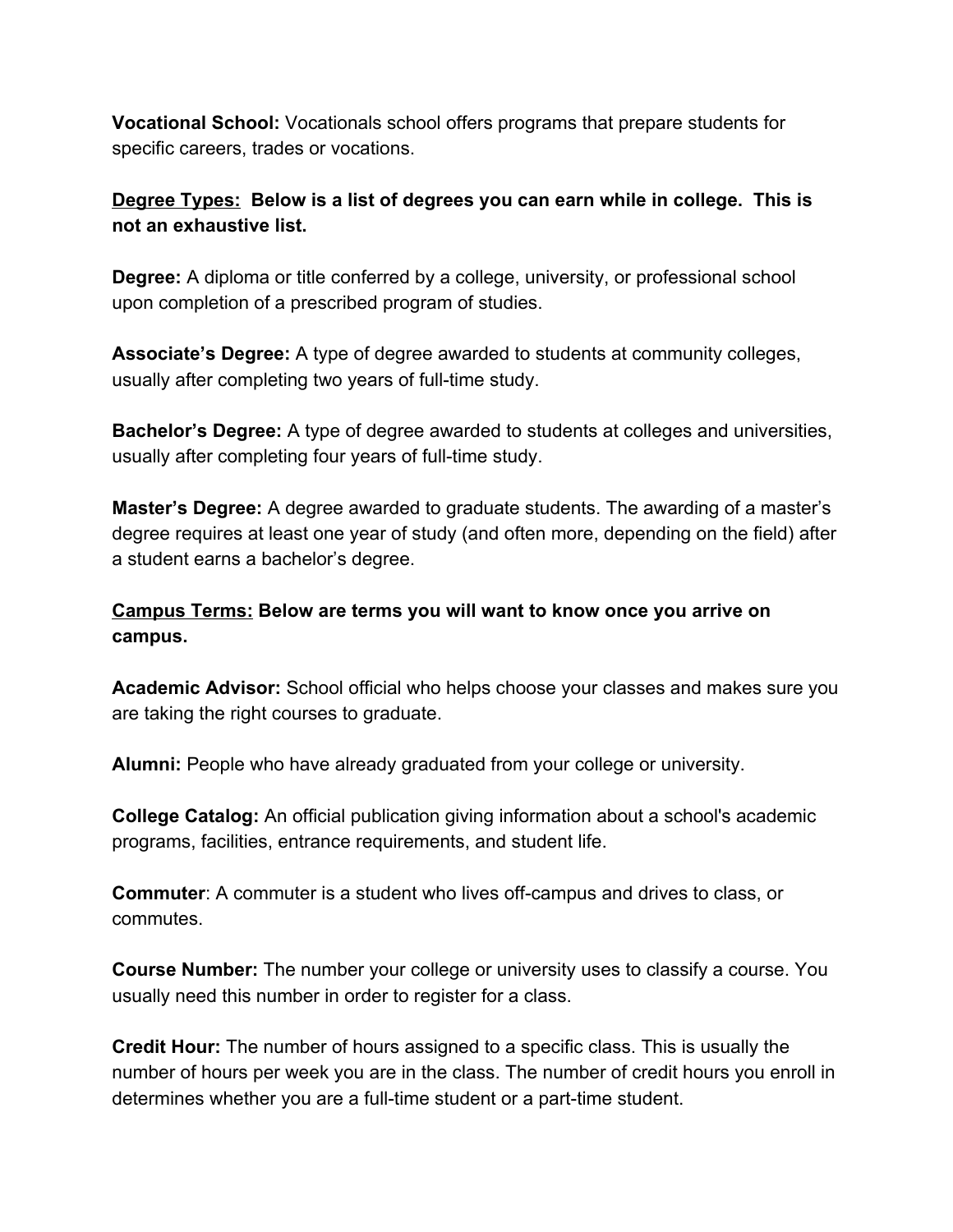**Degrees**: Degrees are rewards for the successful completion of a program of study.

**Degree Requirements**: Those requirements prescribed by other institutions for completion of a program of study are generally termed degree requirements. Requirements may include a minimum number of hours, required GPA, prerequisite and elective courses within the specified major, and/or minor areas of study.

**Dining Hall:** A large room where meals are served to students with a meal plan.

**Faculty:** The faculty is composed of all professors who teach classes for a school.

**First-generation Student:** Students whose parents or guardians have not attended college.

**Full-time Student:** A student who enrolls in at least a minimum number (determined by your college or university) of credit hours or courses. A student usually needs to be full-time to live on campus and to receive most financial aid.

**Matriculation:** The process whereby a student is accepted, pays fees and enrolls in class, officially becoming a student at the college.

**Meal Plan:** A meal plan is a number of meals that a student prepays for. They generally eat these meals in the dining hall or at local restaurants. Students generally select their meal plan before the beginning of the semester.

**Non-resident Student:** A student who isn't an official resident of the state where a public university is located. Tuition at public universities is less expensive for residents.

**Online/Distance Learning**: A general term describing academic programs and courses taught using web technologies.

**Orientation:** Events planned by the college to help students adjust to college life.

**Part-time Student:** A student who doesn't enroll in enough credit hours to become a full-time student, as defined by your college or university. Part-time students often take only one or two classes at one time.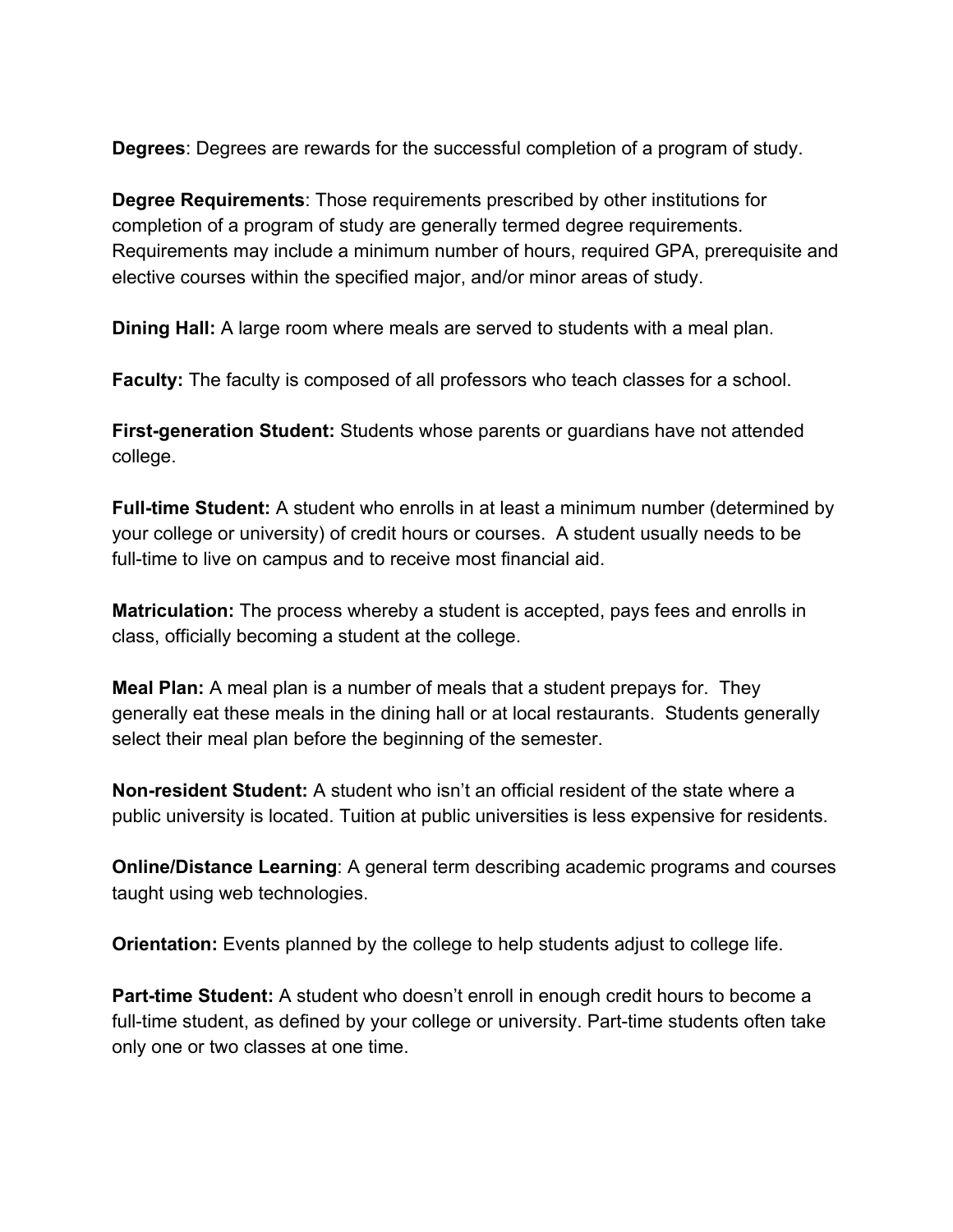**Prerequisite**: A class that must be taken before you can take a different class. (For example, Astronomy 100 may be a prerequisite for Astronomy 200.)

**Professor:** The individual who teaches your college classes. This person may also be referred to as an instructor.

**Resident Student:** A student who lives in and meets the residency requirements for the state where a public university is located. Tuition at public universities often is more expensive for non-residents.

**Resident Assistant:** Student employees who are responsible for managing the experience and behavior of students living in the residence halls.

**Residence Hall:** A building where students live on-campus. This is also called a dormitory.

**Syllabus:** An outline of topics covered in an academic course. The deadlines for projects, readings, and exam dates are also listed in the syllabus.

**Teaching Assistant:** A Teaching Assistant (TA) assists with teaching a college class.

**Textbooks**: Books required of students enrolled in college classes. Professors notify students which books they must purchase (and sometimes additional, optional textbooks) at the beginning of each semester/class. Students can purchase new or used textbooks, or rent textbooks.

**Tuition**: Tuition is the amount paid for each credit hour of enrollment. Tuition does not include the cost of books, fees, or room and board. Tuition charges vary from college to college and are dependent on factors such as resident or out-of-state status, and whether the institution is publicly or privately financed.

**Undergraduate:** A student who is working towards an associates or bachelor's degree.

**Components of a College Degree:** Below are the general requirements for a Bachelor's degree. Your degree requirements may vary.

**General Education Classes:** Courses that give students a basic knowledge of a variety of topics. Students usually have to take general education courses in order to graduate. Your college or university may have another name for the general education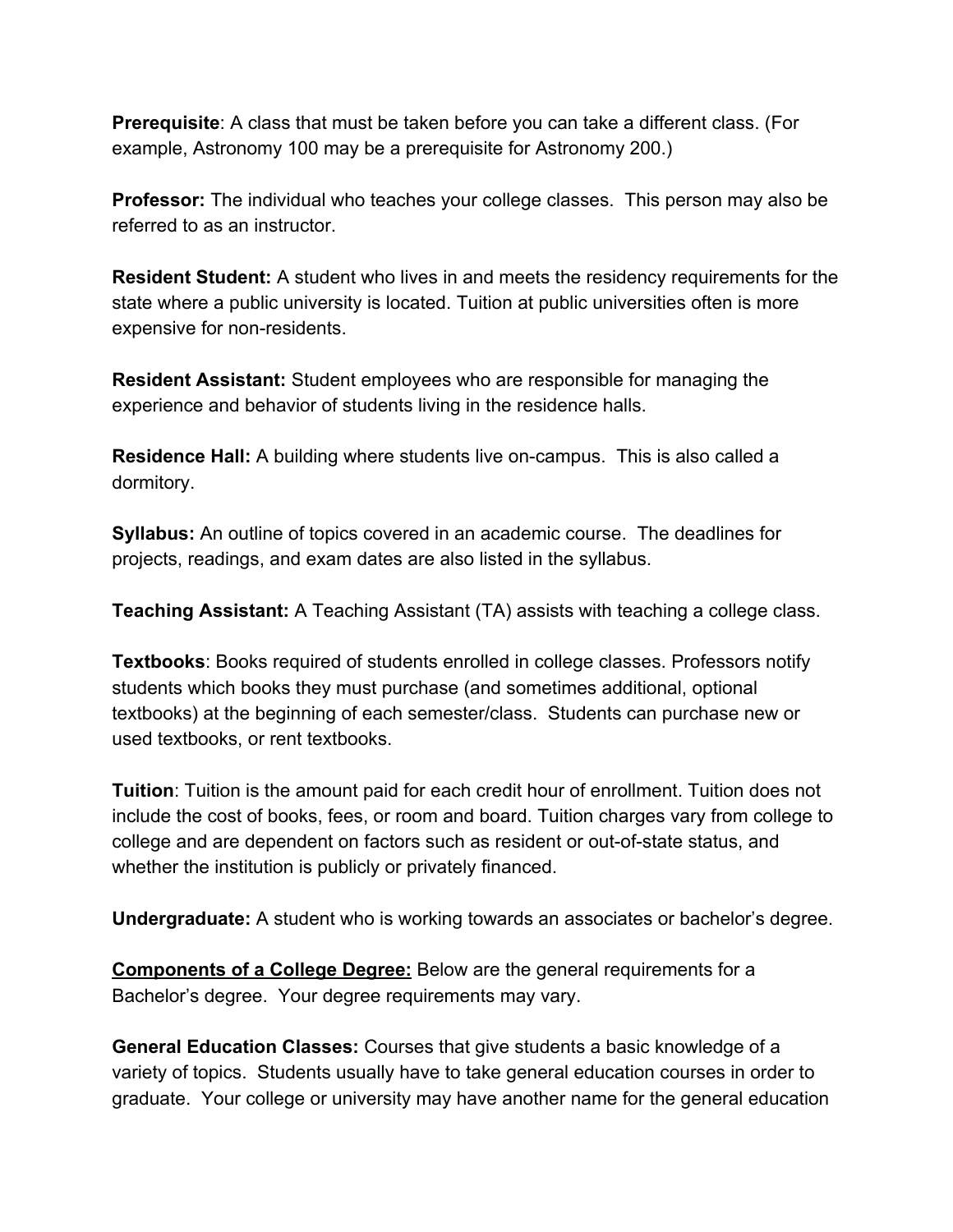classes. Examples of general education classes include: writing, math, science, and history.

**Major:** Your primary area of study during college. Your college major is the field you plan on working in after you graduate (examples: business, nursing, and psychology).

**Minor:** Your secondary area of study during college. Fewer classes are required for a [college minor](https://www.universitylanguage.com/guides/how-to-choose-a-college-minor/) than for a major. Colleges and universities may not require students to have a minor. Some students may have more than one minor.

**Elective**: A class you can take that is not specifically required for your major or minor. Most students will take electives in order to complete their degree requirements.